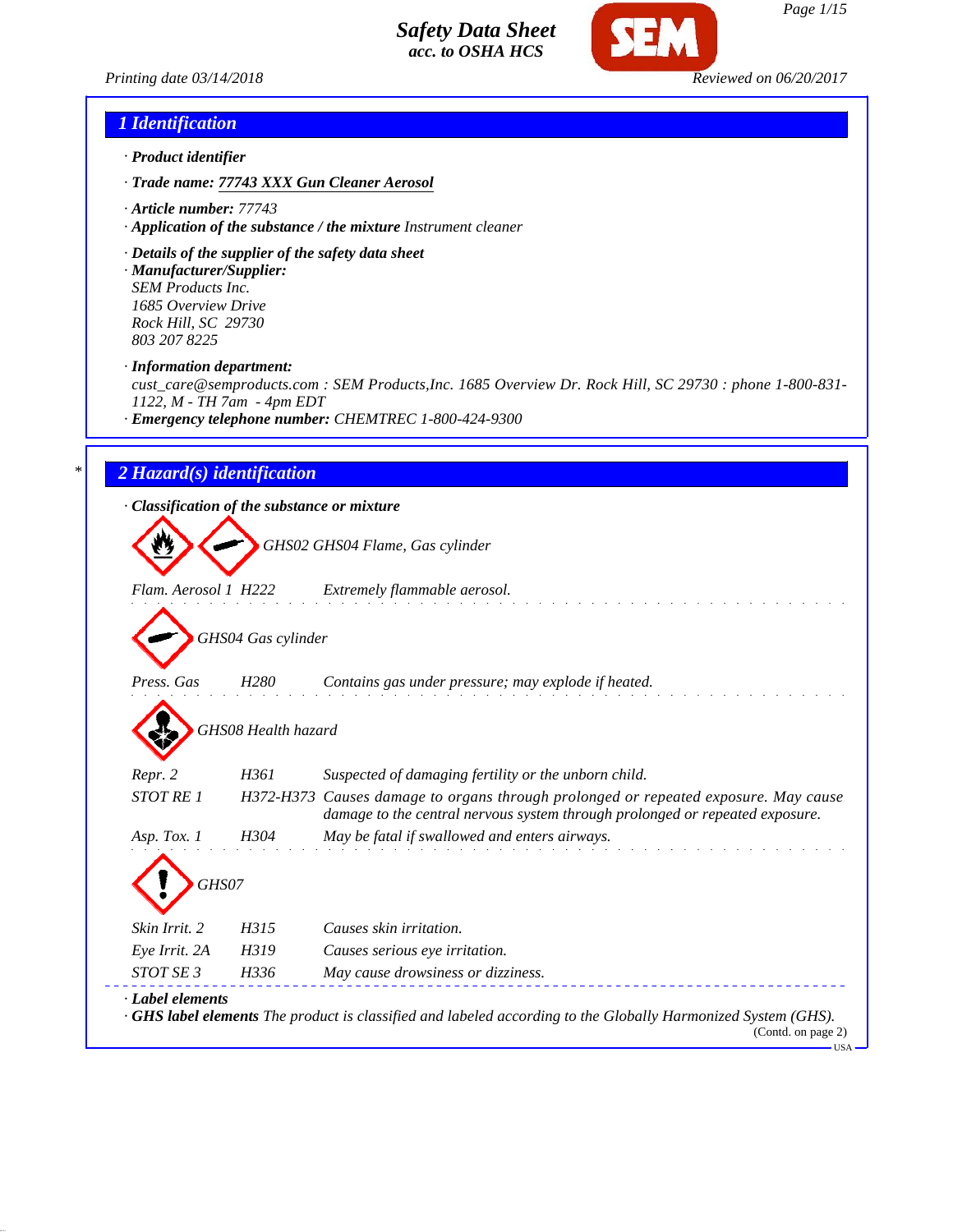*Printing date 03/14/2018 Reviewed on 06/20/2017*

SEM

|                             | Trade name: 77743 XXX Gun Cleaner Aerosol                                                                        |
|-----------------------------|------------------------------------------------------------------------------------------------------------------|
| · Hazard pictograms         | (Contd. of page 1)                                                                                               |
|                             |                                                                                                                  |
|                             |                                                                                                                  |
|                             |                                                                                                                  |
| GHS02                       | GHS04<br>GHS07<br>GHS08                                                                                          |
| · <b>Signal word Danger</b> |                                                                                                                  |
|                             |                                                                                                                  |
| acetone                     | · Hazard-determining components of labeling:                                                                     |
|                             | Solvent naphtha (petroleum), medium aliph.                                                                       |
| toluene                     |                                                                                                                  |
| propan-2-ol                 |                                                                                                                  |
| · Hazard statements         |                                                                                                                  |
| H <sub>222</sub>            | Extremely flammable aerosol.                                                                                     |
| H <sub>280</sub>            | Contains gas under pressure; may explode if heated.                                                              |
| H315                        | Causes skin irritation.                                                                                          |
| H319                        | Causes serious eye irritation.                                                                                   |
| H361                        | Suspected of damaging fertility or the unborn child.                                                             |
| H336                        | May cause drowsiness or dizziness.                                                                               |
|                             | H372-H373 Causes damage to organs through prolonged or repeated exposure. May cause damage to the central        |
|                             | nervous system through prolonged or repeated exposure.                                                           |
| H304                        | May be fatal if swallowed and enters airways.                                                                    |
|                             | · Precautionary statements                                                                                       |
| P201                        | Obtain special instructions before use.                                                                          |
| P202                        | Do not handle until all safety precautions have been read and understood.                                        |
| P210<br>P211                | Keep away from heat/sparks/open flames/hot surfaces. - No smoking.                                               |
| P251                        | Do not spray on an open flame or other ignition source.                                                          |
| P <sub>260</sub>            | Pressurized container: Do not pierce or burn, even after use.<br>Do not breathe dust/fume/gas/mist/vapors/spray. |
| P <sub>264</sub>            | Wash thoroughly after handling.                                                                                  |
| P <sub>270</sub>            | Do not eat, drink or smoke when using this product.                                                              |
| P271                        | Use only outdoors or in a well-ventilated area.                                                                  |
| P280                        | Wear protective gloves/protective clothing/eye protection/face protection.                                       |
| $P301 + P310$               | If swallowed: Immediately call a poison center/doctor.                                                           |
| P321                        | Specific treatment (see on this label).                                                                          |
| <i>P331</i>                 | Do NOT induce vomiting.                                                                                          |
| $P302 + P352$               | If on skin: Wash with plenty of water.                                                                           |
| P304+P340                   | IF INHALED: Remove person to fresh air and keep comfortable for breathing.                                       |
|                             | P305+P351+P338 If in eyes: Rinse cautiously with water for several minutes. Remove contact lenses, if present    |
|                             | and easy to do. Continue rinsing.                                                                                |
| P308+P313                   | IF exposed or concerned: Get medical advice/attention.                                                           |
| P312                        | Call a poison center/doctor if you feel unwell.                                                                  |
| P314                        | Get medical advice/attention if you feel unwell.                                                                 |
| $P362 + P364$               | Take off contaminated clothing and wash it before reuse.                                                         |
| $P332 + P313$               | If skin irritation occurs: Get medical advice/attention.                                                         |
| P337+P313                   | If eye irritation persists: Get medical advice/attention.                                                        |
| $P403 + P233$               | Store in a well-ventilated place. Keep container tightly closed.                                                 |
| P <sub>405</sub>            | Store locked up.                                                                                                 |
| $P410 + P403$               | Protect from sunlight. Store in a well-ventilated place.                                                         |
| $P410 + P412$               | Protect from sunlight. Do not expose to temperatures exceeding 50°C/122°F.                                       |
|                             | (Contd. on page 3)                                                                                               |

 $\overline{\text{USA}}$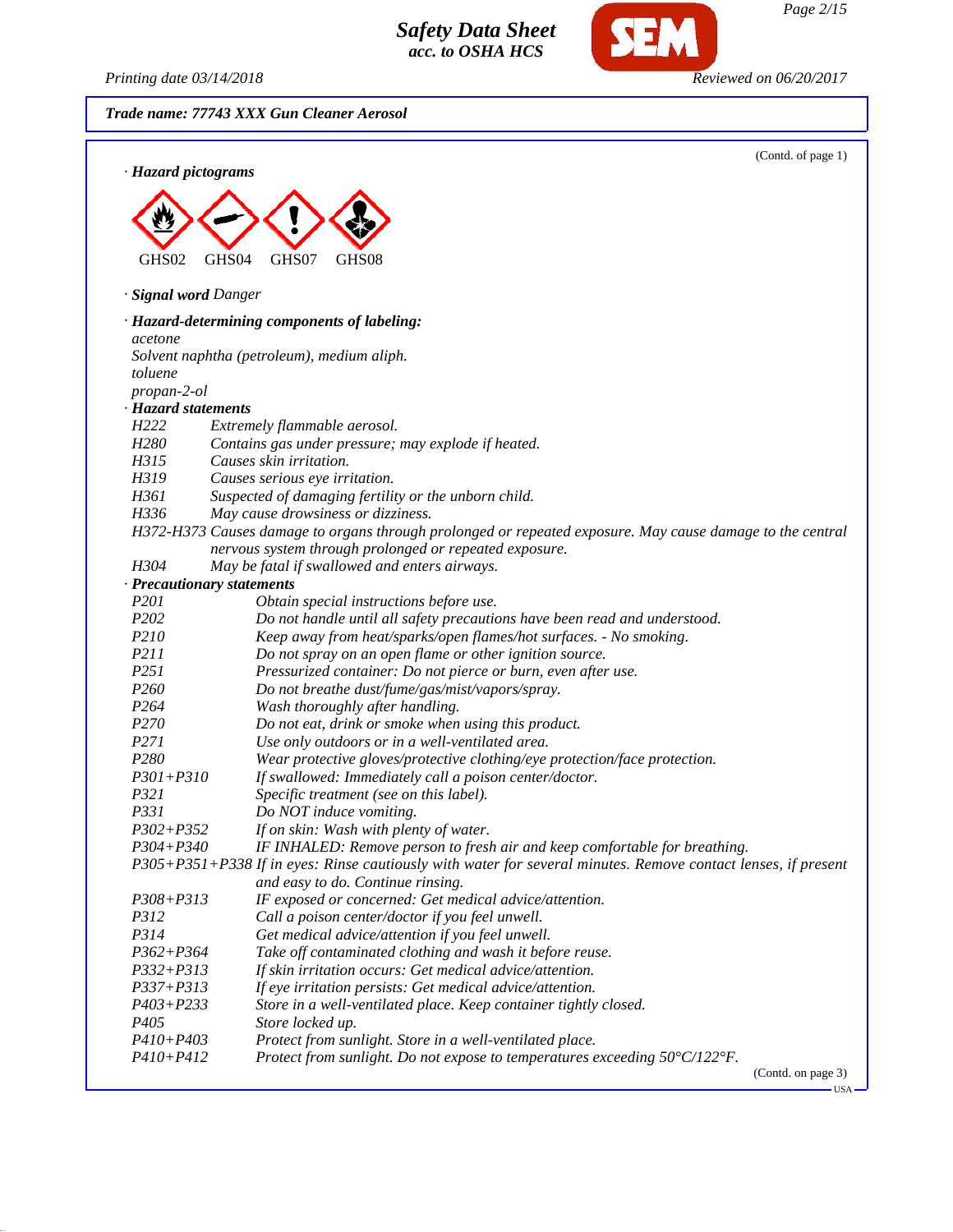

### *Trade name: 77743 XXX Gun Cleaner Aerosol*



*Mixture: consisting of the following components. Weight percentages*

| · Dangerous components: |                                                       |                 |  |
|-------------------------|-------------------------------------------------------|-----------------|--|
|                         | 68476-86-8 Petroleum gases, liquefied, sweetened      | $13 - 30\%$     |  |
| $67-64-1$ acetone       |                                                       | 13-30%          |  |
| 1330-20-7 xylene        |                                                       | 13-30%          |  |
|                         | 64742-88-7 Solvent naphtha (petroleum), medium aliph. | $\geq 7 < 10\%$ |  |
|                         | 111-76-2 2-butoxyethanol                              | $5 - 7\%$       |  |
| 108-88-3 toluene        |                                                       | $5 - 7\%$       |  |
|                         | $67-63-0$ propan-2-ol                                 | $1.5 - 5\%$     |  |
|                         | $123-86-4$ n-butyl acetate                            | $1.5 - 5\%$     |  |

## *\* 4 First-aid measures*

- *· Description of first aid measures*
- *· After inhalation: In case of unconsciousness place patient stably in side position for transportation.*
- *· After skin contact: Immediately wash with water and soap and rinse thoroughly.*
- *· After eye contact:*
- *Rinse opened eye for several minutes under running water. If symptoms persist, consult a doctor.*
- *· After swallowing: If symptoms persist consult doctor.*
- *· Information for doctor:*
- *· Most important symptoms and effects, both acute and delayed No further relevant information available.*

(Contd. on page 4)  $-<sub>USA</sub>$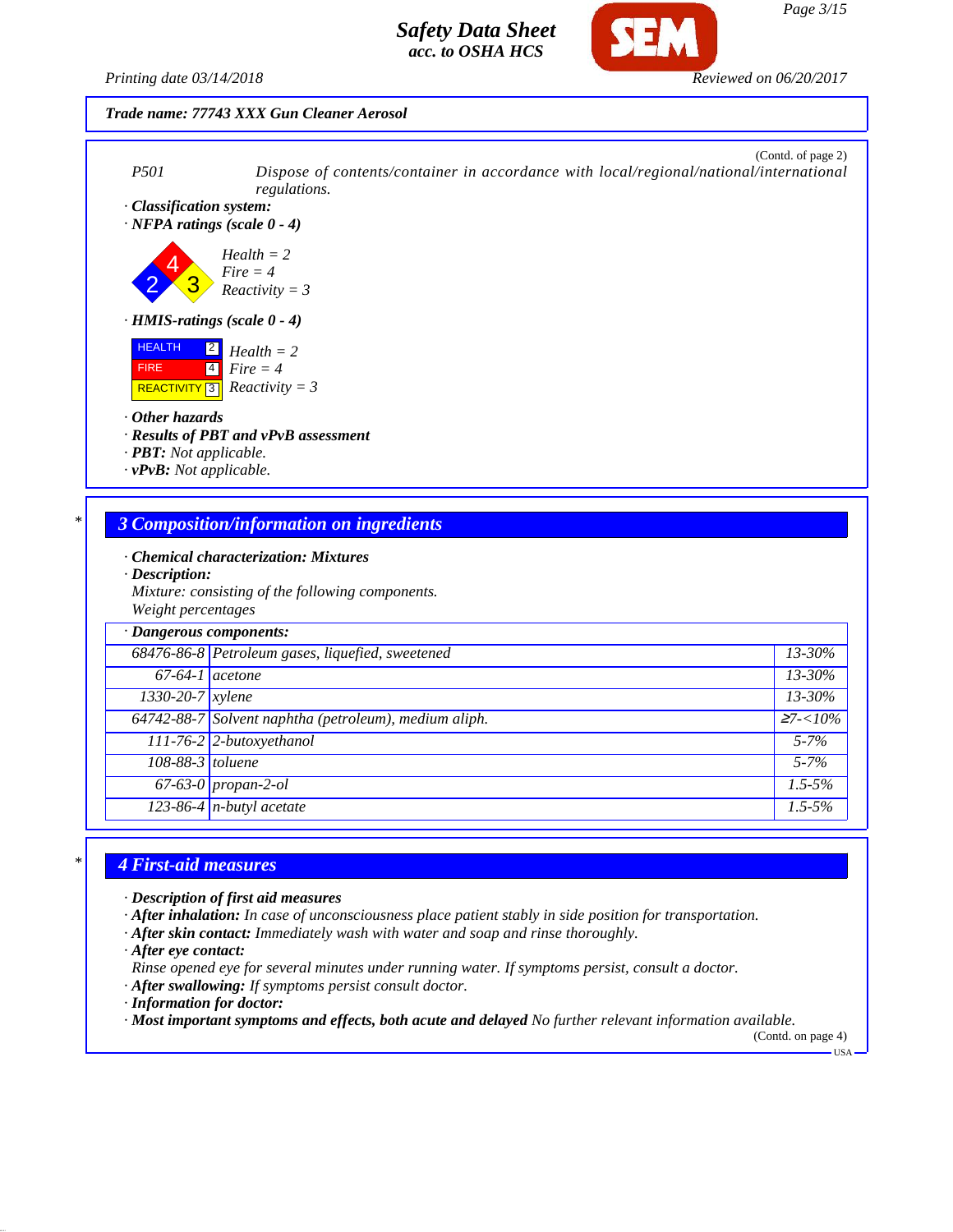*Printing date 03/14/2018 Reviewed on 06/20/2017*

### *Trade name: 77743 XXX Gun Cleaner Aerosol*

*· Indication of any immediate medical attention and special treatment needed No further relevant information available.*

## *\* 5 Fire-fighting measures*

- *· Extinguishing media*
- *· Suitable extinguishing agents:*
- *CO2, extinguishing powder or water spray. Fight larger fires with water spray or alcohol resistant foam.*
- *· Special hazards arising from the substance or mixture No further relevant information available.*
- *· Advice for firefighters*
- *· Protective equipment: No special measures required.*

### *\* 6 Accidental release measures*

- *· Personal precautions, protective equipment and emergency procedures Wear protective equipment. Keep unprotected persons away.*
- *· Environmental precautions: Do not allow to enter sewers/ surface or ground water.*
- *· Methods and material for containment and cleaning up:*
- *Dispose contaminated material as waste according to item 13.*
- *Ensure adequate ventilation.*
- *· Reference to other sections*
- *See Section 7 for information on safe handling.*
- *See Section 8 for information on personal protection equipment.*
- *See Section 13 for disposal information.*
- *· Protective Action Criteria for Chemicals*

| $\cdot$ PAC-1:                |                                   |                      |
|-------------------------------|-----------------------------------|----------------------|
|                               | $67-64-1$ acetone                 | $200$ ppm            |
| $\overline{1330-20-7}$ xylene |                                   | $130$ ppm            |
|                               | $111-76-2$ 2-butoxyethanol        | 60 ppm               |
| 108-88-3 toluene              |                                   | 67 ppm               |
|                               | $67-63-0$ propan-2-ol             | $\overline{400}$ ppm |
|                               | 123-86-4 $n$ -butyl acetate       | 5 ppm                |
| $\cdot$ PAC-2:                |                                   |                      |
|                               | $67-64-1$ acetone                 | $3200*$ ppm          |
| $1330 - 20 - 7$ <i>xylene</i> |                                   | $920*ppm$            |
|                               | 111-76-2 2-butoxyethanol          | $\overline{120}$ ppm |
| 108-88-3 toluene              |                                   | $\overline{560}$ ppm |
|                               | 67-63-0 propan-2-ol               | $2000*$ ppm          |
|                               | $\sqrt{123-86-4}$ n-butyl acetate | $\overline{200}$ ppm |
| $\cdot$ PAC-3:                |                                   |                      |
| $67-64-1$ acetone             |                                   | 5700* ppm            |
| 1330-20-7 xylene              |                                   | $2500*$ ppm          |
|                               | 111-76-2 2-butoxyethanol          | 700 ppm              |
| $108-88-3$ toluene            |                                   | 3700* ppm            |
|                               | $\overline{67-63-0}$ propan-2-ol  | $12000**$ ppm        |
|                               |                                   | (Contd. on page 5)   |

(Contd. of page 3)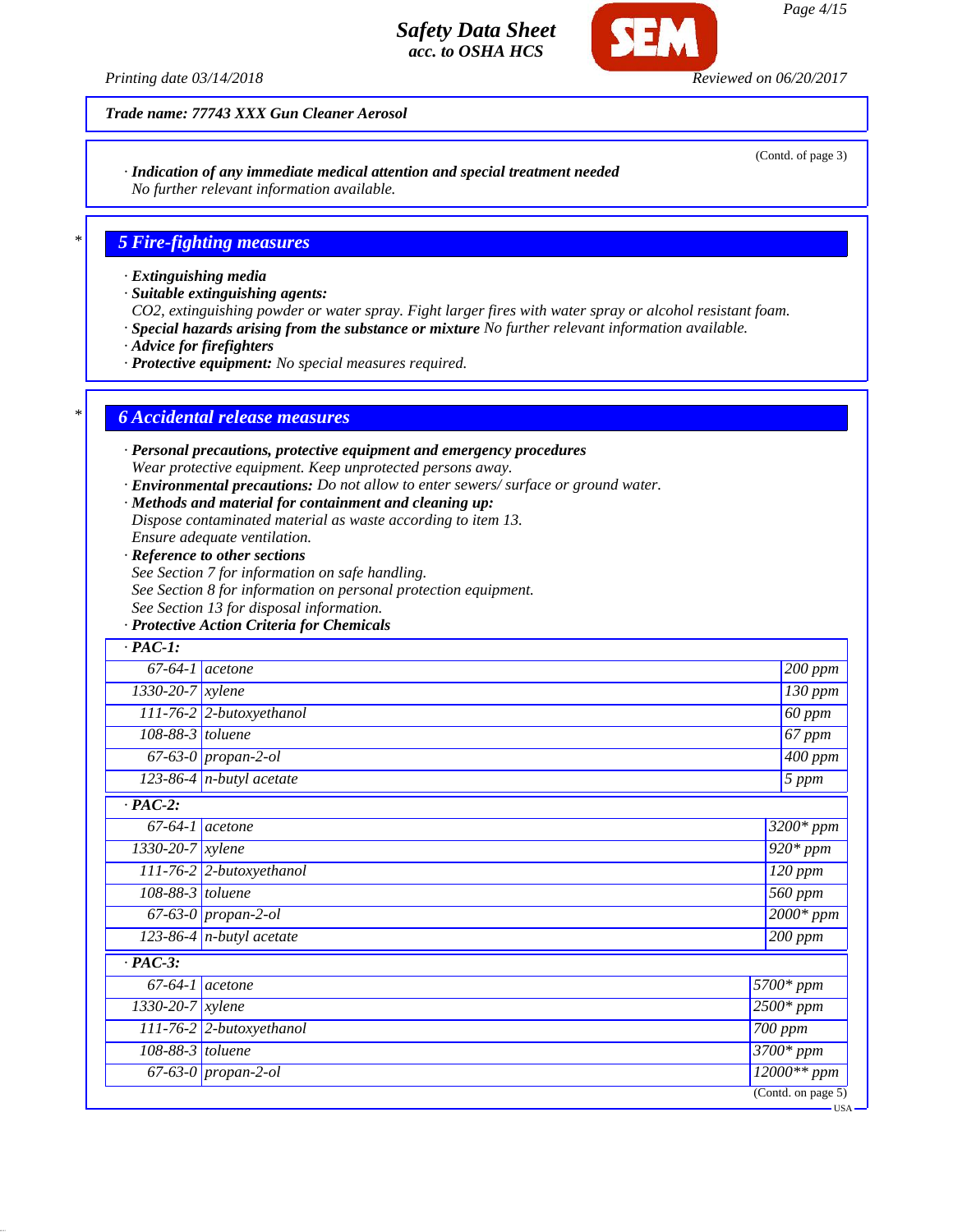

*Trade name: 77743 XXX Gun Cleaner Aerosol*

*123-86-4 n-butyl acetate 3000\* ppm*

(Contd. of page 4)

### *\* 7 Handling and storage*

### *· Handling:*

*· Precautions for safe handling No special measures required.*

*· Information about protection against explosions and fires:*

*Do not spray on a naked flame or any incandescent material.*

*Keep ignition sources away - Do not smoke.*

*Pressurized container: protect from sunlight and do not expose to temperatures exceeding 50°C, i.e. electric lights. Do not pierce or burn, even after use.*

- *· Conditions for safe storage, including any incompatibilities*
- *· Storage:*
- *· Requirements to be met by storerooms and receptacles: Observe official regulations on storing packagings with pressurized containers.*
- *· Information about storage in one common storage facility: Not required.*
- *· Further information about storage conditions: Keep receptacle tightly sealed.*
- *· Specific end use(s) No further relevant information available.*

## *\* 8 Exposure controls/personal protection*

*· Additional information about design of technical systems: No further data; see item 7.*

- *· Control parameters*
- *· Components with limit values that require monitoring at the workplace:*

*The following constituents are the only constituents of the product which have a PEL, TLV or other recommended exposure limit.*

*At this time, the other constituents have no known exposure limits.*

### *67-64-1 acetone*

- *PEL Long-term value: 2400 mg/m³, 1000 ppm*
- *REL Long-term value: 590 mg/m³, 250 ppm*
- *TLV Short-term value: 1187 mg/m³, 500 ppm Long-term value: 594 mg/m³, 250 ppm BEI*

# *1330-20-7 xylene*

*PEL Long-term value: 435 mg/m³, 100 ppm REL Short-term value: 655 mg/m³, 150 ppm Long-term value: 435 mg/m³, 100 ppm TLV Short-term value: 651 mg/m³, 150 ppm Long-term value: 434 mg/m³, 100 ppm*

- *BEI 111-76-2 2-butoxyethanol*
- *PEL Long-term value: 240 mg/m³, 50 ppm Skin REL Long-term value: 24 mg/m³, 5 ppm*
	- *Skin*

(Contd. on page 6)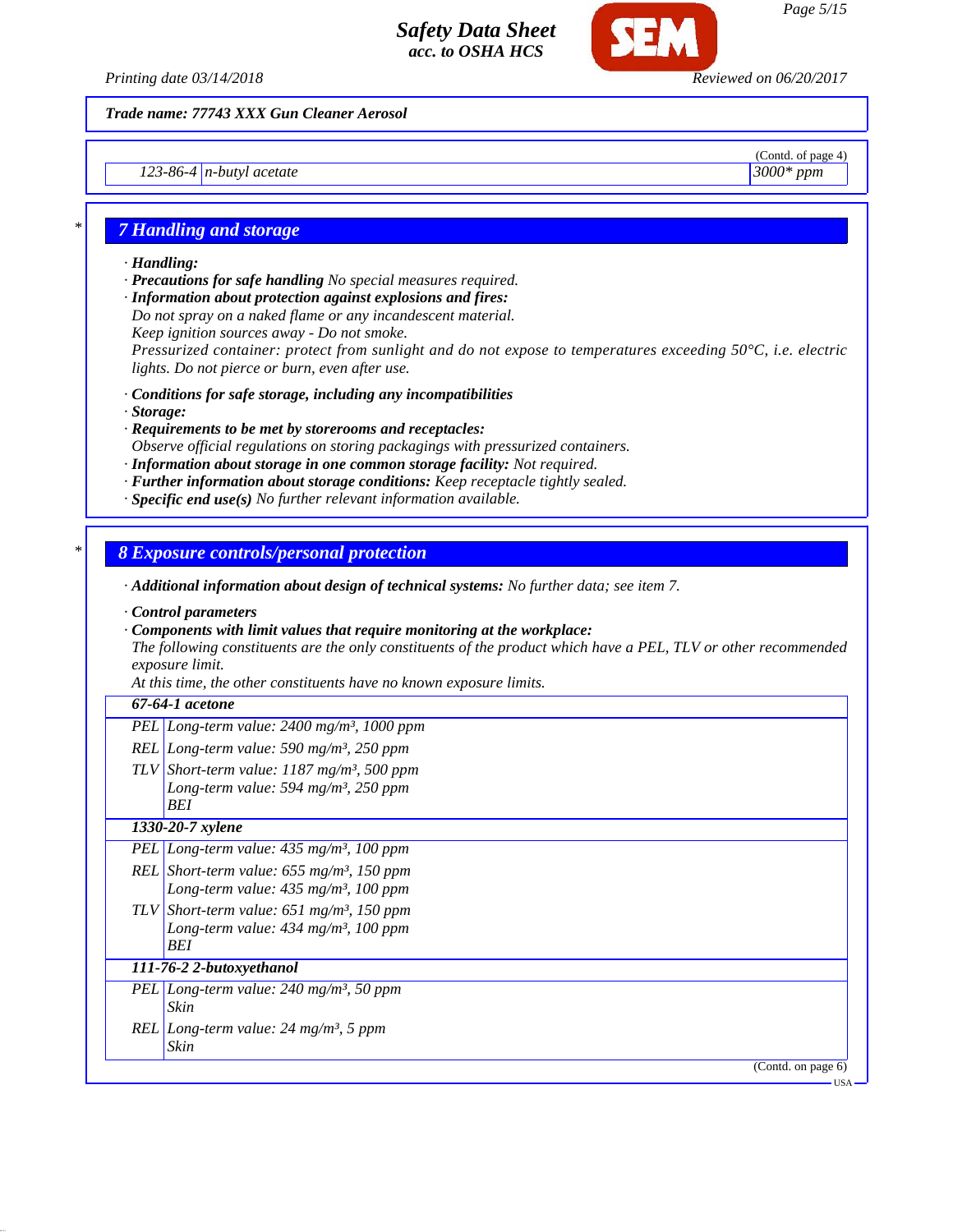

**SEM** 

# *Trade name: 77743 XXX Gun Cleaner Aerosol*

|                                                                                                                         | (Contd. of page 5) |
|-------------------------------------------------------------------------------------------------------------------------|--------------------|
| $TLV$ Long-term value: 97 mg/m <sup>3</sup> , 20 ppm<br>BEI                                                             |                    |
| 108-88-3 toluene                                                                                                        |                    |
| PEL Long-term value: 200 ppm<br>Ceiling limit value: 300; 500* ppm<br>*10-min peak per 8-hr shift                       |                    |
| REL Short-term value: 560 mg/m <sup>3</sup> , 150 ppm<br>Long-term value: 375 mg/m <sup>3</sup> , 100 ppm               |                    |
| $TLV$ Long-term value: 75 mg/m <sup>3</sup> , 20 ppm<br>BEI                                                             |                    |
| $67 - 63 - 0$ propan-2-ol                                                                                               |                    |
| PEL Long-term value: 980 mg/m <sup>3</sup> , 400 ppm                                                                    |                    |
| REL Short-term value: 1225 mg/m <sup>3</sup> , 500 ppm<br>Long-term value: 980 mg/m <sup>3</sup> , 400 ppm              |                    |
| TLV Short-term value: 984 mg/m <sup>3</sup> , 400 ppm<br>Long-term value: 492 mg/m <sup>3</sup> , 200 ppm<br><b>BEI</b> |                    |
| 123-86-4 n-butyl acetate                                                                                                |                    |
| PEL Long-term value: 710 mg/m <sup>3</sup> , 150 ppm                                                                    |                    |
| REL Long-term value: $950$ mg/m <sup>3</sup> , 200 ppm                                                                  |                    |
| TLV Short-term value: $712$ mg/m <sup>3</sup> , 150 ppm<br>Long-term value: 238 mg/m <sup>3</sup> , 50 ppm              |                    |
| · Ingredients with biological limit values:                                                                             |                    |
| 67-64-1 acetone                                                                                                         |                    |
| $BEI$ 50 mg/L<br>Medium: urine<br>Time: end of shift<br>Parameter: Acetone (nonspecific)                                |                    |
| 1330-20-7 xylene                                                                                                        |                    |
| BEI 1.5 $g/g$ creatinine<br>Medium: urine<br>Time: end of shift<br>Parameter: Methylhippuric acids                      |                    |
| 111-76-2 2-butoxyethanol                                                                                                |                    |
| BEI 200 mg/g creatinine<br>Medium: urine<br>Time: end of shift<br>Parameter: Butoxyacetic acid with hydrolysis          |                    |
|                                                                                                                         | (Contd. on page 7) |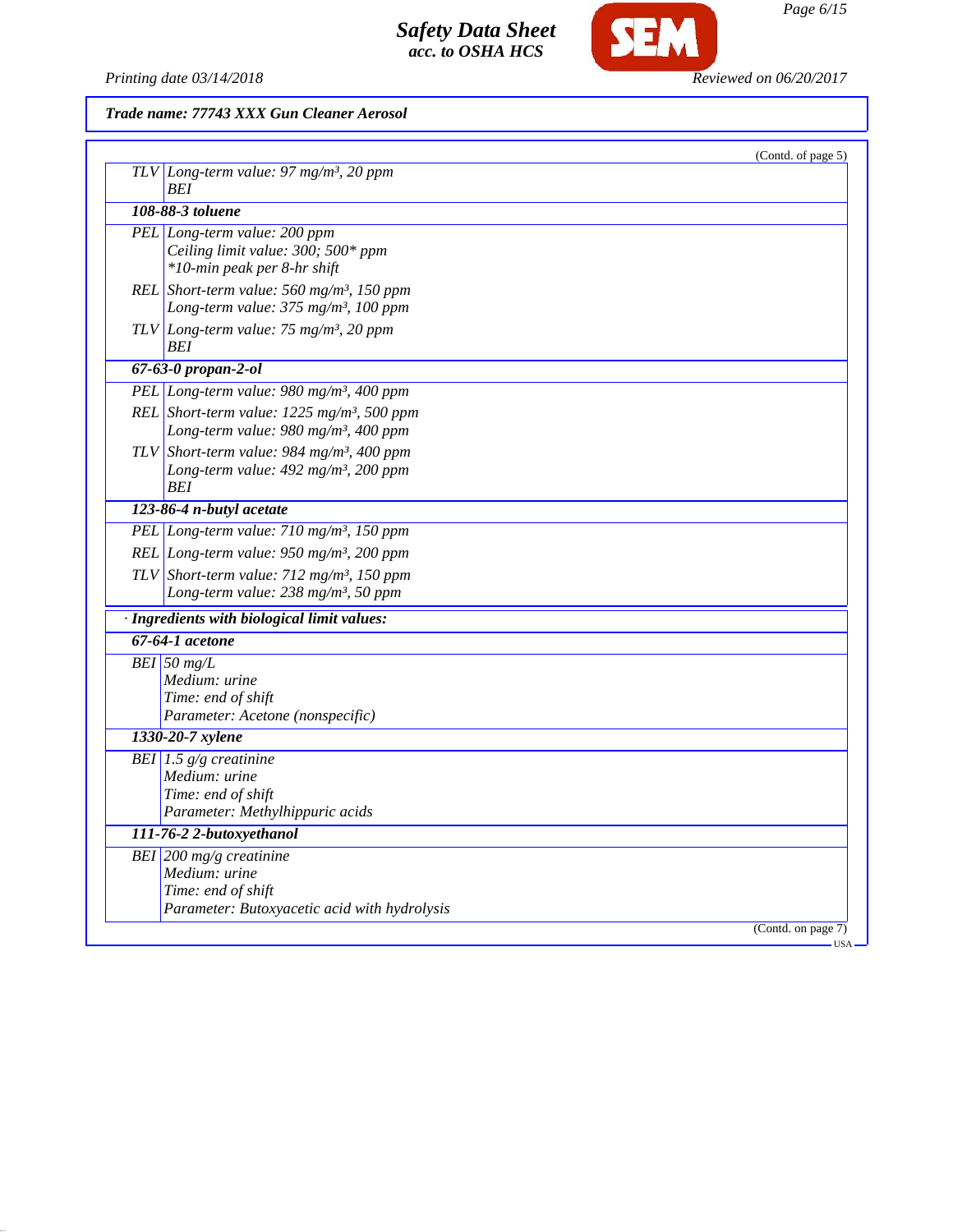*Printing date 03/14/2018 Reviewed on 06/20/2017*

### *Trade name: 77743 XXX Gun Cleaner Aerosol*

|                                                                                                          | (Contd. of page 6) |
|----------------------------------------------------------------------------------------------------------|--------------------|
| 108-88-3 toluene                                                                                         |                    |
| $BEI$ 0.02 mg/L                                                                                          |                    |
| Medium: blood                                                                                            |                    |
| Time: prior to last shift of workweek                                                                    |                    |
| Parameter: Toluene                                                                                       |                    |
| $0.03$ mg/L                                                                                              |                    |
| Medium: urine                                                                                            |                    |
| Time: end of shift                                                                                       |                    |
| Parameter: Toluene                                                                                       |                    |
| $0.3$ mg/g creatinine                                                                                    |                    |
| Medium: urine                                                                                            |                    |
| Time: end of shift                                                                                       |                    |
| Parameter: o-Cresol with hydrolysis (background)                                                         |                    |
| 67-63-0 propan-2-ol                                                                                      |                    |
| $BEI$ 40 mg/L                                                                                            |                    |
| Medium: urine                                                                                            |                    |
| Time: end of shift at end of workweek                                                                    |                    |
| Parameter: Acetone (background, nonspecific)                                                             |                    |
| $\cdot$ <b>Additional information:</b> The lists that were valid during the creation were used as basis. |                    |
| $\cdot$ Exposure controls                                                                                |                    |
| · Personal protective equipment:                                                                         |                    |
|                                                                                                          |                    |

*· General protective and hygienic measures: Keep away from foodstuffs, beverages and feed. Immediately remove all soiled and contaminated clothing. Wash hands before breaks and at the end of work. Store protective clothing separately. Avoid contact with the eyes and skin.*

#### *· Breathing equipment:*

*In case of brief exposure or low pollution use respiratory filter device. In case of intensive or longer exposure use respiratory protective device that is independent of circulating air.*

#### *· Protection of hands:*

*Due to missing tests no recommendation to the glove material can be given for the product/ the preparation/ the chemical mixture.*

*Selection of the glove material on consideration of the penetration times, rates of diffusion and the degradation*



*Protective gloves*

*The glove material has to be impermeable and resistant to the product/ the substance/ the preparation. · Material of gloves*

*The selection of the suitable gloves does not only depend on the material, but also on further marks of quality and varies from manufacturer to manufacturer. As the product is a preparation of several substances, the resistance of the glove material can not be calculated in advance and has therefore to be checked prior to the application.*

*· Penetration time of glove material*

*The exact break trough time has to be found out by the manufacturer of the protective gloves and has to be observed.*

(Contd. on page 8)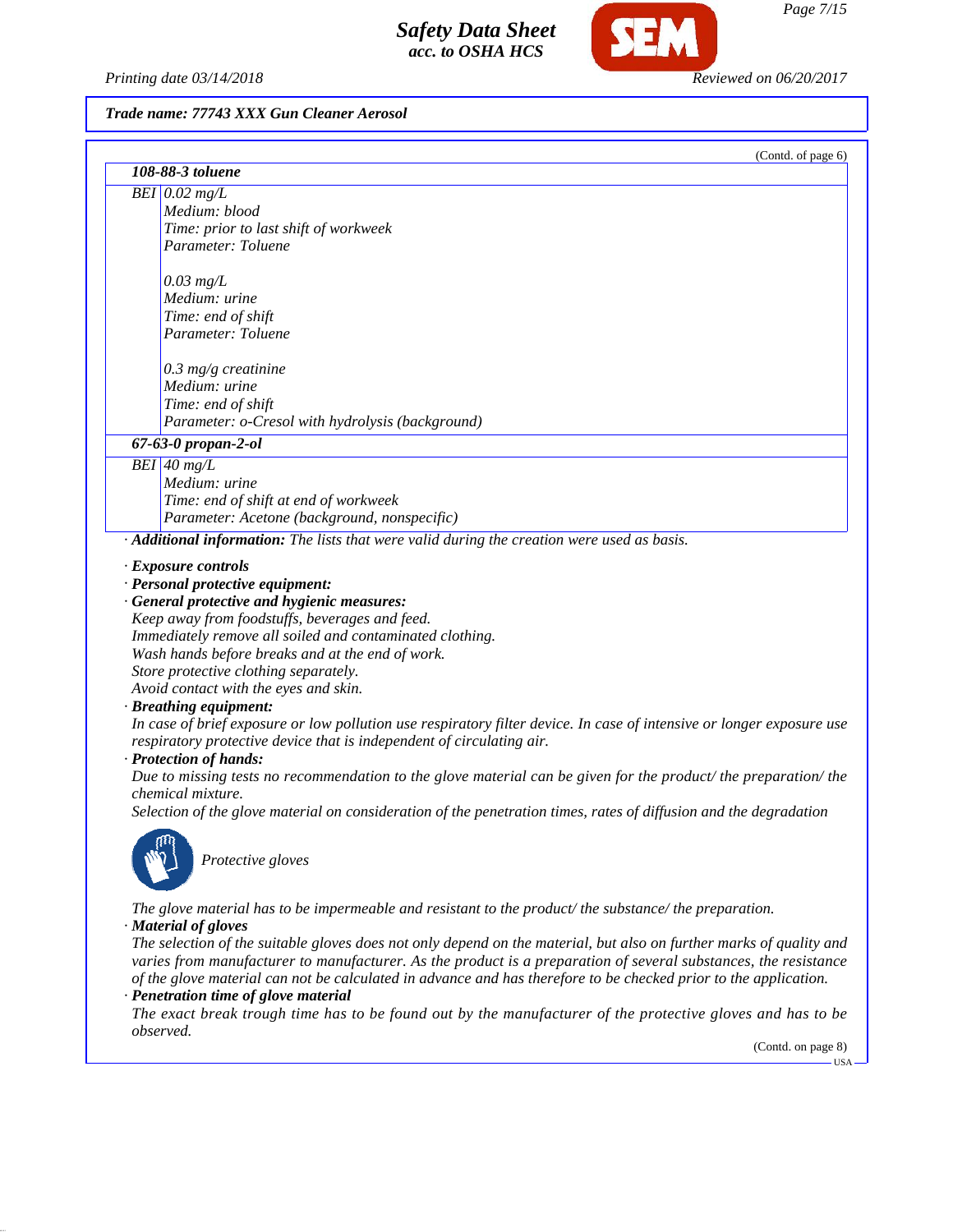*Printing date 03/14/2018 Reviewed on 06/20/2017*

**SEM** 



*· Eye protection: Safety glasses*

*Tightly sealed goggles*

| $\ast$ |  | <b>9 Physical and chemical properties</b> |  |  |  |
|--------|--|-------------------------------------------|--|--|--|
|--------|--|-------------------------------------------|--|--|--|

| · Information on basic physical and chemical properties<br><b>General Information</b> |                                                          |
|---------------------------------------------------------------------------------------|----------------------------------------------------------|
| $\cdot$ Appearance:                                                                   |                                                          |
| Form:                                                                                 | Aerosol                                                  |
| Color:                                                                                | According to product specification                       |
| $\cdot$ Odor:                                                                         | Characteristic                                           |
| · Odor threshold:                                                                     | Not determined.                                          |
| $\cdot$ pH-value:                                                                     | Not determined.                                          |
| $\cdot$ Change in condition                                                           |                                                          |
| <b>Melting point/Melting range:</b>                                                   | Undetermined.                                            |
| <b>Boiling point/Boiling range:</b>                                                   | $55^{\circ}C$                                            |
| · Flash point:                                                                        | $-103$ °C                                                |
| · Flammability (solid, gaseous):                                                      | Not applicable.                                          |
| · Ignition temperature:                                                               | 240 $\degree$ C                                          |
| · Decomposition temperature:                                                          | Not determined.                                          |
| $\cdot$ Auto igniting:                                                                | Product is not selfigniting.                             |
| · Danger of explosion:                                                                | In use, may form flammable/explosive vapour-air mixture. |
| · Explosion limits:                                                                   |                                                          |
| Lower:                                                                                | 1.1 Vol $\%$                                             |
| <b>Upper:</b>                                                                         | 13 Vol %                                                 |
| $\cdot$ Vapor pressure at 20 $\textdegree$ C:                                         | $233$ $hPa$                                              |
| $\cdot$ Density at 20 $\textdegree$ C:                                                | 0.7268 $g/cm^3$                                          |
| · Relative density                                                                    | Not determined.                                          |
| · Vapor density                                                                       | Not determined.                                          |
| $\cdot$ Evaporation rate                                                              | Not applicable.                                          |
| · Solubility in / Miscibility with                                                    |                                                          |
| Water:                                                                                | Not miscible or difficult to mix.                        |
| · Partition coefficient (n-octanol/water): Not determined.                            |                                                          |
| · Viscosity:                                                                          |                                                          |
| Dynamic:                                                                              | Not determined.                                          |
| Kinematic:                                                                            | Not determined.                                          |
| · Solvent content:                                                                    |                                                          |
| Organic solvents:                                                                     | 100.0%                                                   |
|                                                                                       | (Contd. on page 9)                                       |

(Contd. of page 7)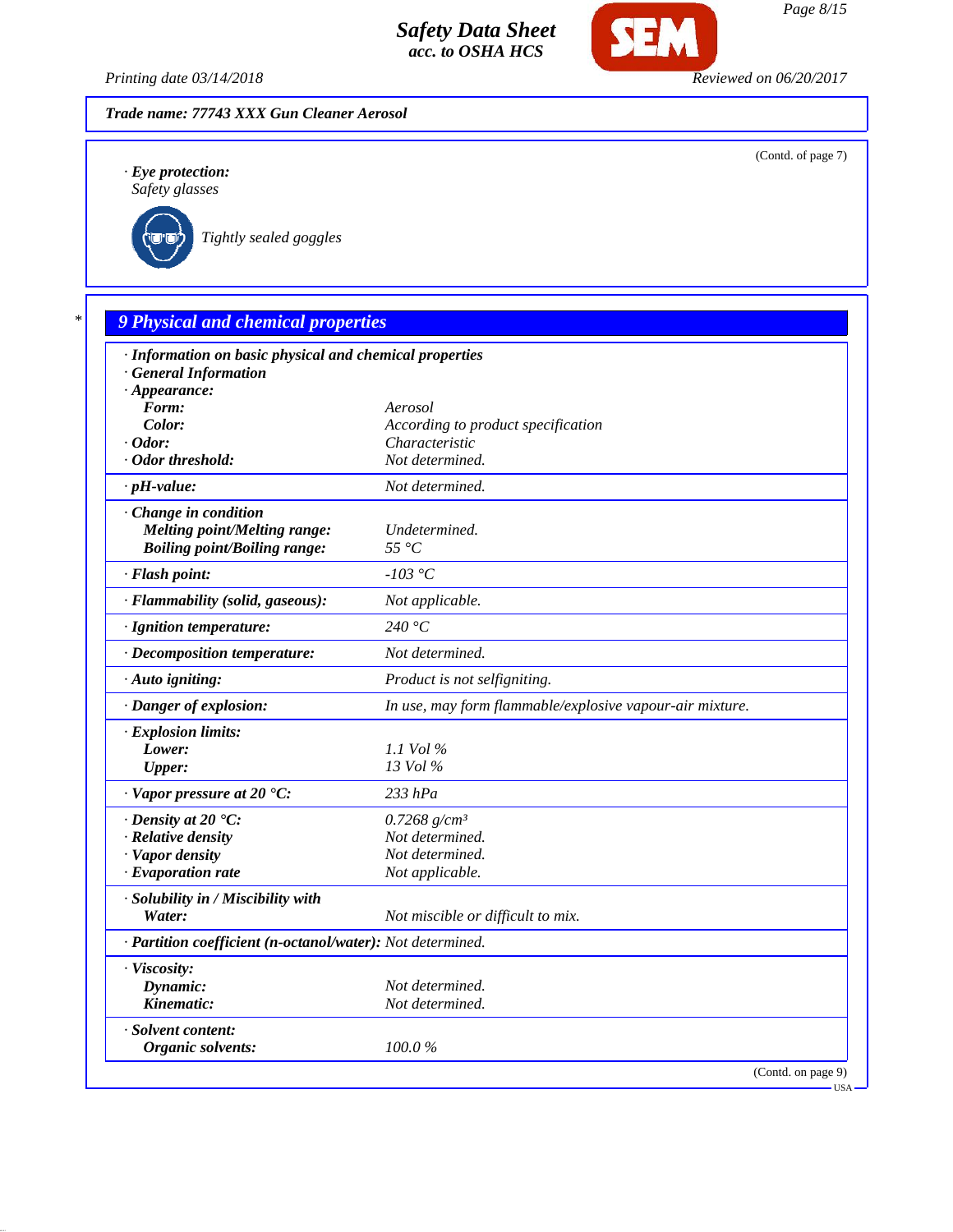

SEM

*Printing date 03/14/2018 Reviewed on 06/20/2017*

|                                                     |                                                       | (Contd. of page 8) |
|-----------------------------------------------------|-------------------------------------------------------|--------------------|
| <b>VOC</b> content:                                 | 75.25 %<br>708.2 $g/l / 5.91$ lb/gl                   |                    |
| <i>Solids content:</i><br>$\cdot$ Other information | $0.0\%$<br>No further relevant information available. |                    |

# *\* 10 Stability and reactivity*

*· Reactivity No further relevant information available.*

*· Chemical stability*

*· Thermal decomposition / conditions to be avoided: No decomposition if used according to specifications.*

*· Possibility of hazardous reactions No dangerous reactions known.*

*· Conditions to avoid No further relevant information available.*

*· Incompatible materials: No further relevant information available.*

*· Hazardous decomposition products: No dangerous decomposition products known.*

# *11 Toxicological information*

*· Information on toxicological effects*

*· Acute toxicity:*

| · LD/LC50 values that are relevant for classification:                                                                                                                                                                                                                                                                                                                                       |                            |                                                       |                |
|----------------------------------------------------------------------------------------------------------------------------------------------------------------------------------------------------------------------------------------------------------------------------------------------------------------------------------------------------------------------------------------------|----------------------------|-------------------------------------------------------|----------------|
| 1330-20-7 xylene                                                                                                                                                                                                                                                                                                                                                                             |                            |                                                       |                |
| Oral                                                                                                                                                                                                                                                                                                                                                                                         | LD50                       | $4,300$ mg/kg (rat)                                   |                |
| Dermal                                                                                                                                                                                                                                                                                                                                                                                       | LD50                       | $2,000$ mg/kg (rabbit)                                |                |
|                                                                                                                                                                                                                                                                                                                                                                                              |                            | 64742-88-7 Solvent naphtha (petroleum), medium aliph. |                |
| Oral                                                                                                                                                                                                                                                                                                                                                                                         | LD50                       | $\sqrt{500}$ mg/kg (rat)                              |                |
| Dermal                                                                                                                                                                                                                                                                                                                                                                                       | LD50                       | $>3,000$ mg/kg (rab)                                  |                |
|                                                                                                                                                                                                                                                                                                                                                                                              |                            | Inhalative $ LC50/4 h  > 14 mg/l$ (rat)               |                |
| 108-88-3 toluene                                                                                                                                                                                                                                                                                                                                                                             |                            |                                                       |                |
| Oral                                                                                                                                                                                                                                                                                                                                                                                         | LD50                       | 5,000 $mg/kg$ (rat)                                   |                |
| Dermal                                                                                                                                                                                                                                                                                                                                                                                       | LD50                       | $12,124$ mg/kg (rabbit)                               |                |
|                                                                                                                                                                                                                                                                                                                                                                                              |                            | Inhalative LC50/4 h 5,320 mg/l (mouse)                |                |
| · Primary irritant effect:<br>$\cdot$ on the skin: Irritant to skin and mucous membranes.<br>. on the eye: Irritating effect.<br>· Sensitization: No sensitizing effects known.<br>· Additional toxicological information:<br>The product shows the following dangers according to internally approved calculation methods for preparations:<br><i>Irritant</i><br>· Carcinogenic categories |                            |                                                       |                |
|                                                                                                                                                                                                                                                                                                                                                                                              |                            | · IARC (International Agency for Research on Cancer)  |                |
| $\overline{1330}$ -20-7   xylene                                                                                                                                                                                                                                                                                                                                                             |                            |                                                       | 3              |
|                                                                                                                                                                                                                                                                                                                                                                                              | $111-76-2$ 2-butoxyethanol |                                                       | 3              |
| 108-88-3 toluene                                                                                                                                                                                                                                                                                                                                                                             |                            |                                                       | 3              |
|                                                                                                                                                                                                                                                                                                                                                                                              | $67-63-0$ propan-2-ol      |                                                       | $\mathfrak{Z}$ |
|                                                                                                                                                                                                                                                                                                                                                                                              |                            | (Contd. on page 10)                                   |                |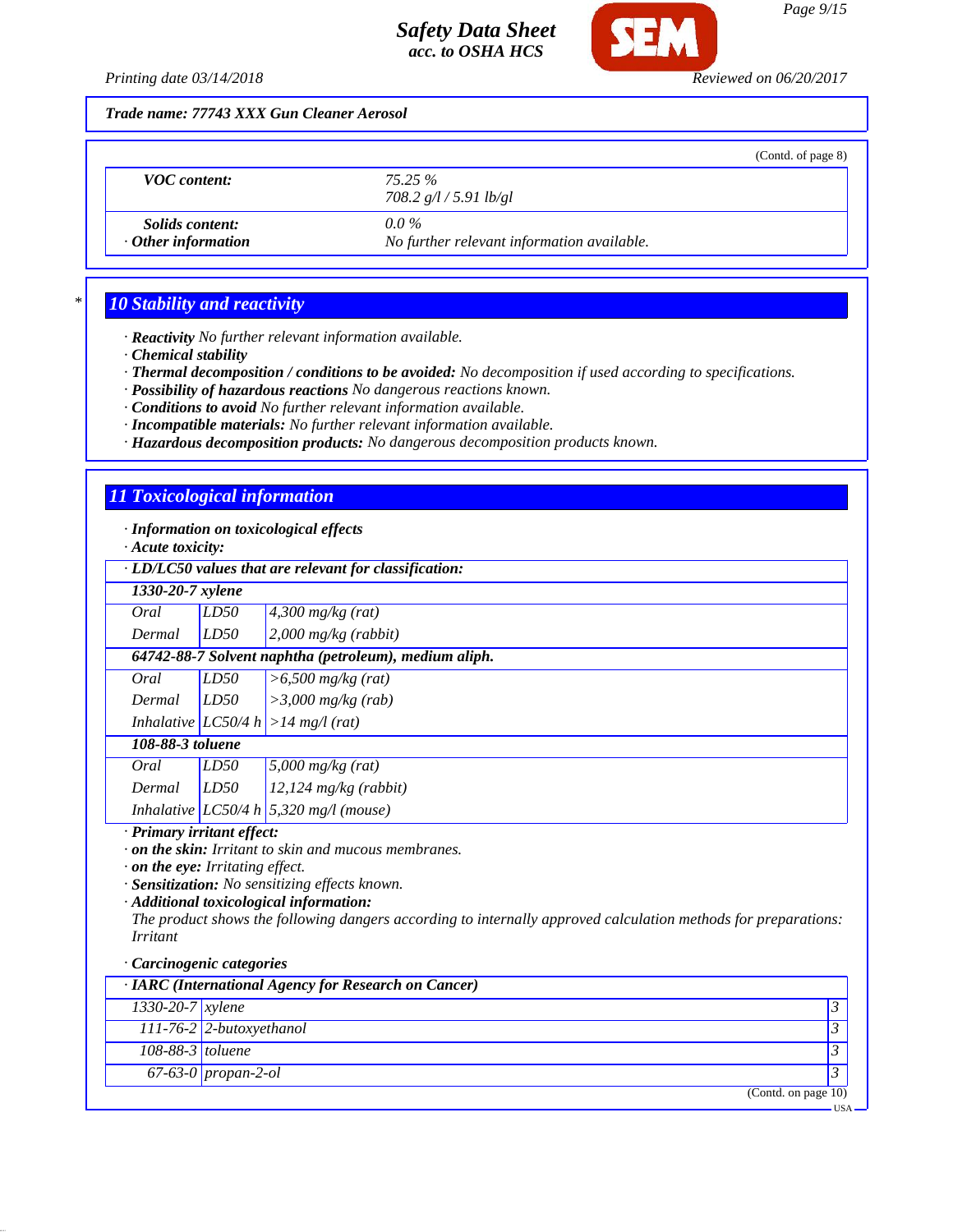

*Printing date 03/14/2018 Reviewed on 06/20/2017*

*Trade name: 77743 XXX Gun Cleaner Aerosol*

(Contd. of page 9)

*Page 10/15*

*· NTP (National Toxicology Program)*

*None of the ingredients is listed.*

*· OSHA-Ca (Occupational Safety & Health Administration)*

*None of the ingredients is listed.*

# *\* 12 Ecological information*

### *· Toxicity*

- *· Aquatic toxicity: No further relevant information available.*
- *· Persistence and degradability No further relevant information available.*
- *· Behavior in environmental systems:*
- *· Bioaccumulative potential No further relevant information available.*
- *· Mobility in soil No further relevant information available.*
- *· Additional ecological information:*
- *· General notes:*

*Water hazard class 2 (Self-assessment): hazardous for water Do not allow product to reach ground water, water course or sewage system. Danger to drinking water if even small quantities leak into the ground.*

- *· Results of PBT and vPvB assessment*
- *· PBT: Not applicable.*
- *· vPvB: Not applicable.*
- *· Other adverse effects No further relevant information available.*

# *13 Disposal considerations*

*· Waste treatment methods*

*· Recommendation:*

*Must not be disposed of together with household garbage. Do not allow product to reach sewage system.*

*· Uncleaned packagings:*

*· Recommendation: Disposal must be made according to official regulations.*

| · UN-Number                     |                        |  |
|---------------------------------|------------------------|--|
| · DOT, ADR, IMDG, IATA          | <i>UN1950</i>          |  |
| $\cdot$ UN proper shipping name |                        |  |
| $\cdot$ <i>DOT</i>              | Aerosols, flammable    |  |
| $\cdot$ ADR                     | 1950 Aerosols          |  |
| $\cdot$ IMDG                    | <i><b>AEROSOLS</b></i> |  |
| $\cdot$ IATA                    | AEROSOLS, flammable    |  |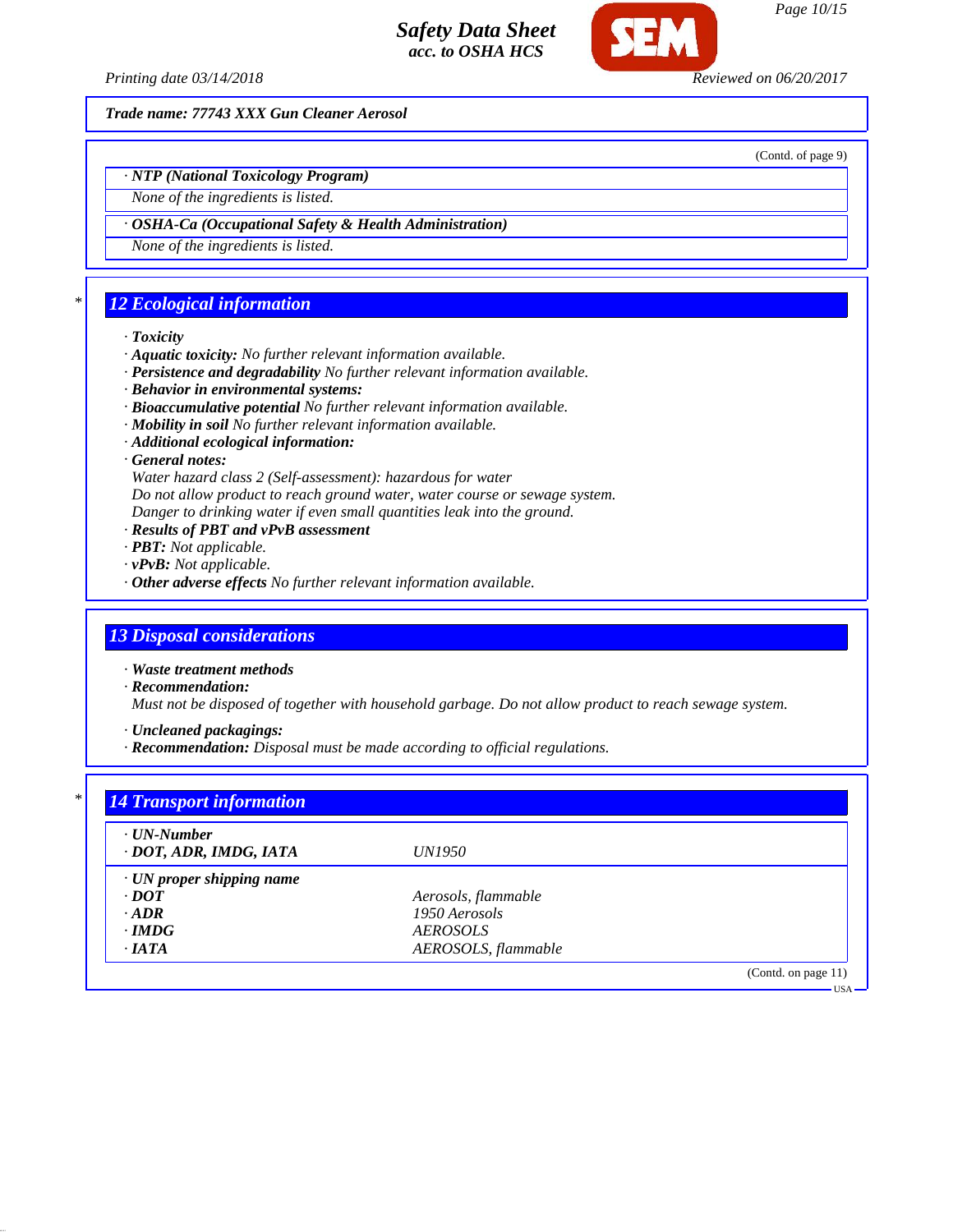

*Page 11/15*

*Printing date 03/14/2018 Reviewed on 06/20/2017*

*Trade name: 77743 XXX Gun Cleaner Aerosol*

|                                              | (Contd. of page 10)                                                                          |
|----------------------------------------------|----------------------------------------------------------------------------------------------|
| · Transport hazard class(es)                 |                                                                                              |
| $\cdot$ DOT                                  |                                                                                              |
|                                              |                                                                                              |
| <b>ALAN E</b>                                |                                                                                              |
|                                              |                                                                                              |
|                                              |                                                                                              |
| · Class<br>· Label                           | 2.1<br>2.1                                                                                   |
|                                              |                                                                                              |
| $\cdot$ ADR                                  |                                                                                              |
|                                              |                                                                                              |
|                                              |                                                                                              |
|                                              |                                                                                              |
| $\cdot$ Class                                | 2 5F Gases                                                                                   |
| $-Label$                                     | 2.1                                                                                          |
| · IMDG, IATA                                 |                                                                                              |
|                                              |                                                                                              |
|                                              |                                                                                              |
|                                              |                                                                                              |
|                                              |                                                                                              |
| · Class                                      | 2.1                                                                                          |
| · Label                                      | 2.1                                                                                          |
| · Packing group                              |                                                                                              |
| · DOT, ADR, IMDG, IATA                       | Void                                                                                         |
| · Environmental hazards:                     |                                                                                              |
| · Marine pollutant:                          | N <sub>O</sub>                                                                               |
| · Special precautions for user               | <b>Warning: Gases</b>                                                                        |
| · EMS Number:                                | $F$ -D,S-U                                                                                   |
| · Stowage Code                               | SW1 Protected from sources of heat.<br>SW22 For AEROSOLS with a maximum capacity of 1 litre: |
|                                              | Category A. For AEROSOLS with a capacity above 1 litre:                                      |
|                                              | Category B. For WASTE AEROSOLS: Category C, Clear of living                                  |
|                                              | quarters.                                                                                    |
| · Segregation Code                           | SG69 For AEROSOLS with a maximum capacity of 1 litre:                                        |
|                                              | Segregation as for class 9. Stow "separated from" class 1 except for                         |
|                                              | division 1.4. For AEROSOLS with a capacity above 1 litre:                                    |
|                                              | Segregation as for the appropriate subdivision of class 2. For                               |
|                                              | WASTE AEROSOLS: Segregation as for the appropriate subdivision<br>of class 2.                |
| · Transport in bulk according to Annex II of |                                                                                              |
| <b>MARPOL73/78 and the IBC Code</b>          | Not applicable.                                                                              |
|                                              | (Contd. on page 12)                                                                          |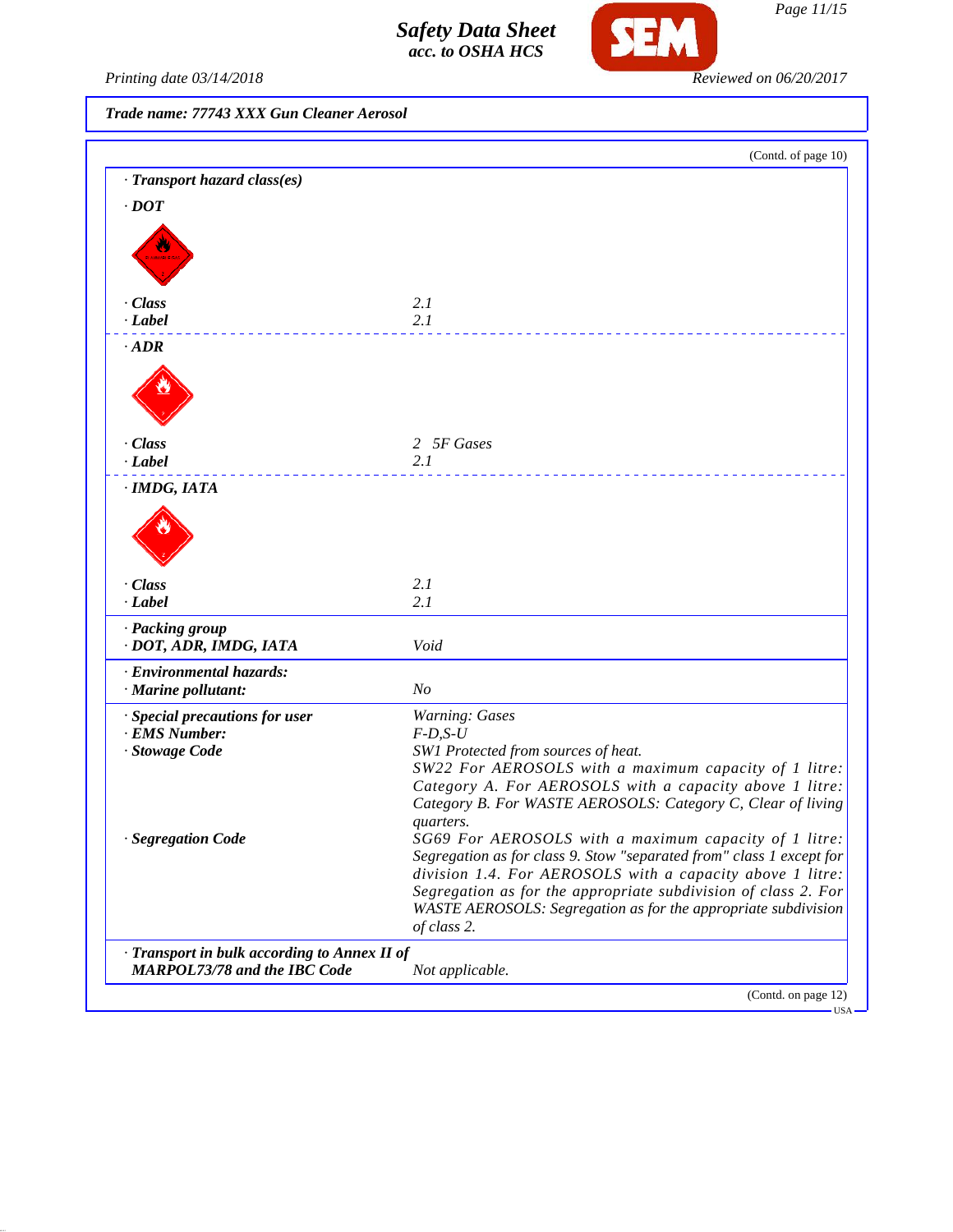

*Printing date 03/14/2018 Reviewed on 06/20/2017*

*Trade name: 77743 XXX Gun Cleaner Aerosol*

|                                           | (Contd. of page 11)                |
|-------------------------------------------|------------------------------------|
| $\cdot$ Transport/Additional information: |                                    |
| $\cdot$ DOT                               |                                    |
| $\cdot$ Quantity limitations              | On passenger aircraft/rail: 75 kg  |
|                                           | On cargo aircraft only: 150 kg     |
| $\cdot$ ADR                               |                                    |
| $\cdot$ Excepted quantities (EQ)          | Code: E0                           |
|                                           | Not permitted as Excepted Quantity |
| $\cdot$ IMDG                              |                                    |
| $\cdot$ Limited quantities (LQ)           | II.                                |
| $\cdot$ Excepted quantities (EQ)          | Code: E0                           |
|                                           | Not permitted as Excepted Quantity |
| · UN "Model Regulation":                  | <b>UN 1950 AEROSOLS, 2.1</b>       |

# *\* 15 Regulatory information*

*· Safety, health and environmental regulations/legislation specific for the substance or mixture · Sara*

| · Section 355 (extremely hazardous substances):               |                                                           |  |  |
|---------------------------------------------------------------|-----------------------------------------------------------|--|--|
| None of the ingredient is listed.                             |                                                           |  |  |
| · Section 313 (Specific toxic chemical listings):             |                                                           |  |  |
| 1330-20-7 xylene                                              |                                                           |  |  |
|                                                               | 111-76-2 2-butoxyethanol                                  |  |  |
| 108-88-3 toluene                                              |                                                           |  |  |
|                                                               | 67-63-0 propan-2-ol                                       |  |  |
| · TSCA (Toxic Substances Control Act):                        |                                                           |  |  |
|                                                               | $67-64-1$ acetone                                         |  |  |
| 1330-20-7 xylene                                              |                                                           |  |  |
|                                                               | 64742-88-7 Solvent naphtha (petroleum), medium aliph.     |  |  |
|                                                               | $111-76-2$ 2-butoxyethanol                                |  |  |
| 108-88-3 toluene                                              |                                                           |  |  |
|                                                               | 67-63-0 propan-2-ol                                       |  |  |
|                                                               | $123-86-4$ n-butyl acetate                                |  |  |
|                                                               | · TSCA new (21st Century Act) (Substances not listed)     |  |  |
|                                                               | 68476-86-8 Petroleum gases, liquefied, sweetened          |  |  |
| · Proposition 65                                              |                                                           |  |  |
| <b>Chemicals known to cause cancer:</b>                       |                                                           |  |  |
| $1330 - 20 - 7$ xylene                                        |                                                           |  |  |
| · Chemicals known to cause reproductive toxicity for females: |                                                           |  |  |
|                                                               | None of the ingredients is listed.                        |  |  |
|                                                               | Chemicals known to cause reproductive toxicity for males: |  |  |
|                                                               | None of the ingredients is listed.                        |  |  |
|                                                               | (Contd. on page $13$ )                                    |  |  |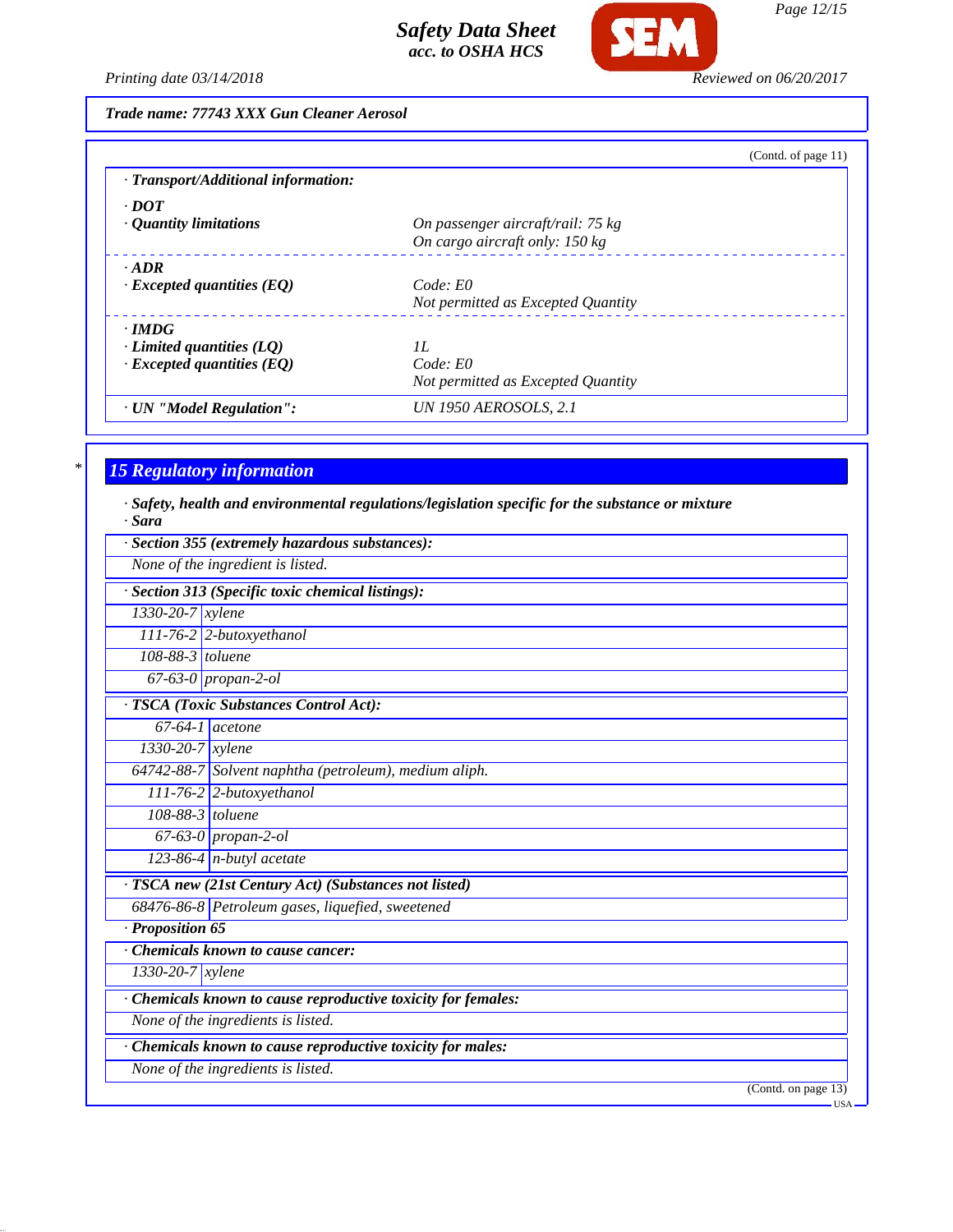

*Printing date 03/14/2018 Reviewed on 06/20/2017*

*Trade name: 77743 XXX Gun Cleaner Aerosol*

|                                | · Chemicals known to cause developmental toxicity: |    |
|--------------------------------|----------------------------------------------------|----|
| $108-88-3$ toluene             |                                                    |    |
|                                | Cancerogenity categories                           |    |
|                                | · EPA (Environmental Protection Agency)            |    |
| $67-64-1$ acetone              |                                                    |    |
| $\sqrt{1330-20} - 7$ xylene    |                                                    |    |
|                                | 111-76-2 2-butoxyethanol                           | NL |
| 108-88-3 toluene               |                                                    | I  |
|                                | · TLV (Threshold Limit Value established by ACGIH) |    |
| $67-64-1$ acetone              |                                                    | A4 |
| $\overline{1330}$ -20-7 xylene |                                                    | A4 |
|                                | $111-76-2$ 2-butoxyethanol                         | A3 |
| $108-88-3$ toluene             |                                                    | A4 |
|                                | $67-63-0$ propan-2-ol                              | A4 |

*· GHS label elements The product is classified and labeled according to the Globally Harmonized System (GHS). · Hazard pictograms*



*· Signal word Danger*

*· Hazard-determining components of labeling: acetone Solvent naphtha (petroleum), medium aliph. toluene*

*propan-2-ol*

*· Hazard statements*

- *H222 Extremely flammable aerosol.*
- *H280 Contains gas under pressure; may explode if heated.*

*H315 Causes skin irritation.*

- *H319 Causes serious eye irritation.*
- *H361 Suspected of damaging fertility or the unborn child.*

*H336 May cause drowsiness or dizziness.*

*H372-H373 Causes damage to organs through prolonged or repeated exposure. May cause damage to the central nervous system through prolonged or repeated exposure.*

*H304 May be fatal if swallowed and enters airways.*

### *· Precautionary statements*

- *P201 Obtain special instructions before use.*
- *P202 Do not handle until all safety precautions have been read and understood.*
- *P210 Keep away from heat/sparks/open flames/hot surfaces. No smoking.*
- *P211 Do not spray on an open flame or other ignition source.*
- *P251 Pressurized container: Do not pierce or burn, even after use.*
- *P260 Do not breathe dust/fume/gas/mist/vapors/spray.*
- *P264 Wash thoroughly after handling.*

(Contd. on page 14)

 $-1$ ISA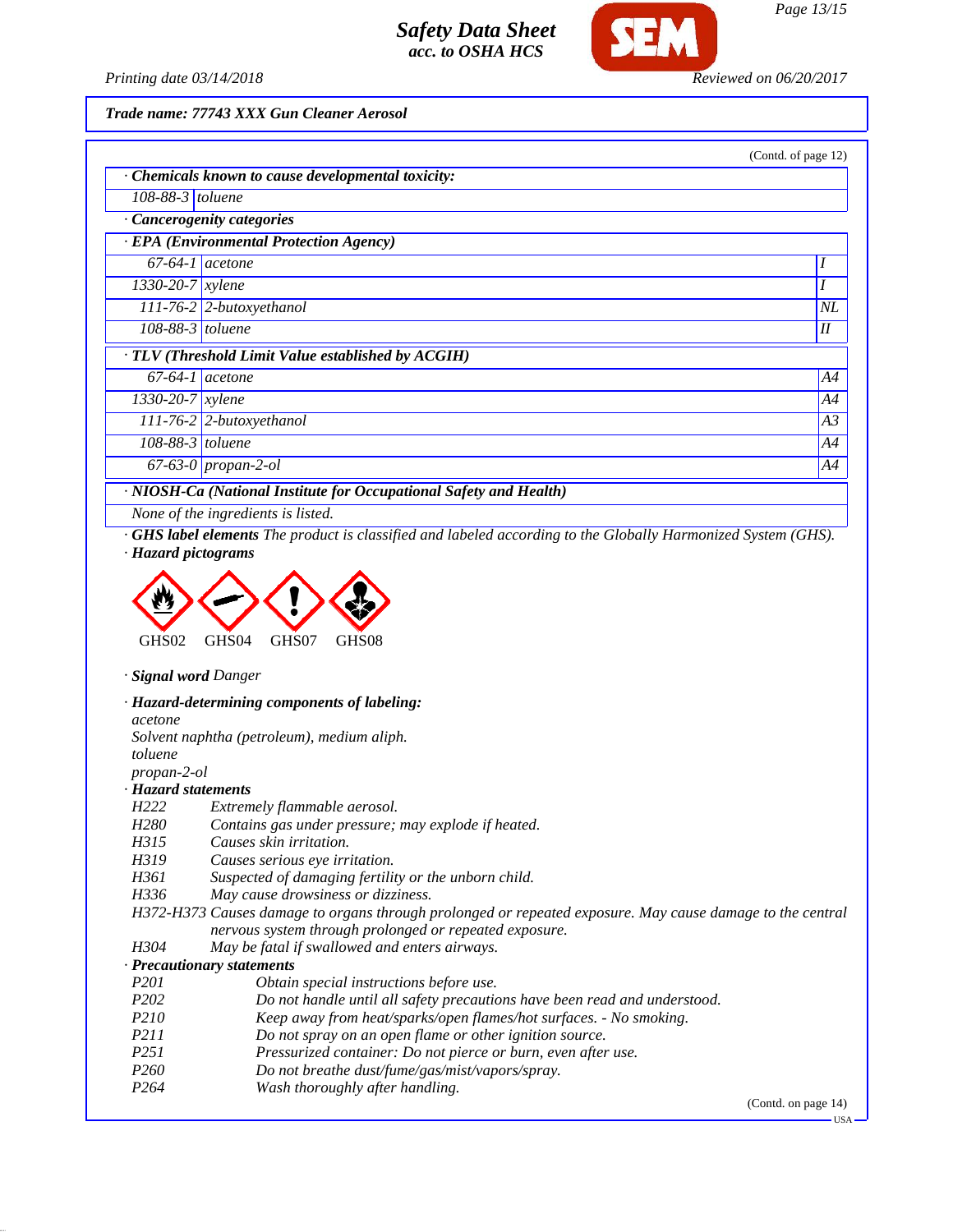

*Printing date 03/14/2018 Reviewed on 06/20/2017*

*Trade name: 77743 XXX Gun Cleaner Aerosol*

|                  | (Contd. of page 13)                                                                                           |
|------------------|---------------------------------------------------------------------------------------------------------------|
| <i>P270</i>      | Do not eat, drink or smoke when using this product.                                                           |
| P <sub>271</sub> | Use only outdoors or in a well-ventilated area.                                                               |
| P <sub>280</sub> | Wear protective gloves/protective clothing/eye protection/face protection.                                    |
| $P301 + P310$    | If swallowed: Immediately call a poison center/doctor.                                                        |
| P321             | Specific treatment (see on this label).                                                                       |
| P331             | Do NOT induce vomiting.                                                                                       |
| $P302 + P352$    | If on skin: Wash with plenty of water.                                                                        |
| $P304 + P340$    | IF INHALED: Remove person to fresh air and keep comfortable for breathing.                                    |
|                  | P305+P351+P338 If in eyes: Rinse cautiously with water for several minutes. Remove contact lenses, if present |
|                  | and easy to do. Continue rinsing.                                                                             |
| $P308 + P313$    | IF exposed or concerned: Get medical advice/attention.                                                        |
| <i>P312</i>      | Call a poison center/doctor if you feel unwell.                                                               |
| <i>P314</i>      | Get medical advice/attention if you feel unwell.                                                              |
| $P362 + P364$    | Take off contaminated clothing and wash it before reuse.                                                      |
| $P332 + P313$    | If skin irritation occurs: Get medical advice/attention.                                                      |
| $P337 + P313$    | If eye irritation persists: Get medical advice/attention.                                                     |
| $P403 + P233$    | Store in a well-ventilated place. Keep container tightly closed.                                              |
| P <sub>405</sub> | Store locked up.                                                                                              |
| $P410 + P403$    | Protect from sunlight. Store in a well-ventilated place.                                                      |
| $P410 + P412$    | Protect from sunlight. Do not expose to temperatures exceeding 50°C/122°F.                                    |
| <i>P501</i>      | Dispose of contents/container in accordance with local/regional/national/international<br>regulations.        |

*· Chemical safety assessment: A Chemical Safety Assessment has not been carried out.*

## *16 Other information*

*This information is based on our present knowledge. However, this shall not constitute a guarantee for any specific product features and shall not establish a legally valid contractual relationship.*

*· Department issuing SDS: Environment protection department.*

*· Contact: Rita Joiner (rjoiner@semproducts.com)*

*· Date of preparation / last revision 03/14/2018 / 8*

*· Abbreviations and acronyms:*

*RID: Règlement international concernant le transport des marchandises dangereuses par chemin de fer (Regulations Concerning the International Transport of Dangerous Goods by Rail)*

*ICAO: International Civil Aviation Organisation*

*ADR: Accord européen sur le transport des marchandises dangereuses par Route (European Agreement concerning the International Carriage of Dangerous Goods by Road)*

*IMDG: International Maritime Code for Dangerous Goods*

*DOT: US Department of Transportation*

*IATA: International Air Transport Association*

*ACGIH: American Conference of Governmental Industrial Hygienists*

*EINECS: European Inventory of Existing Commercial Chemical Substances*

*ELINCS: European List of Notified Chemical Substances*

*CAS: Chemical Abstracts Service (division of the American Chemical Society) NFPA: National Fire Protection Association (USA)*

*HMIS: Hazardous Materials Identification System (USA)*

*VOC: Volatile Organic Compounds (USA, EU)*

*LC50: Lethal concentration, 50 percent*

*LD50: Lethal dose, 50 percent*

*PBT: Persistent, Bioaccumulative and Toxic*

*vPvB: very Persistent and very Bioaccumulative*

*NIOSH: National Institute for Occupational Safety OSHA: Occupational Safety & Health*

*TLV: Threshold Limit Value*

*PEL: Permissible Exposure Limit*

*REL: Recommended Exposure Limit*

*BEI: Biological Exposure Limit*

(Contd. on page 15)